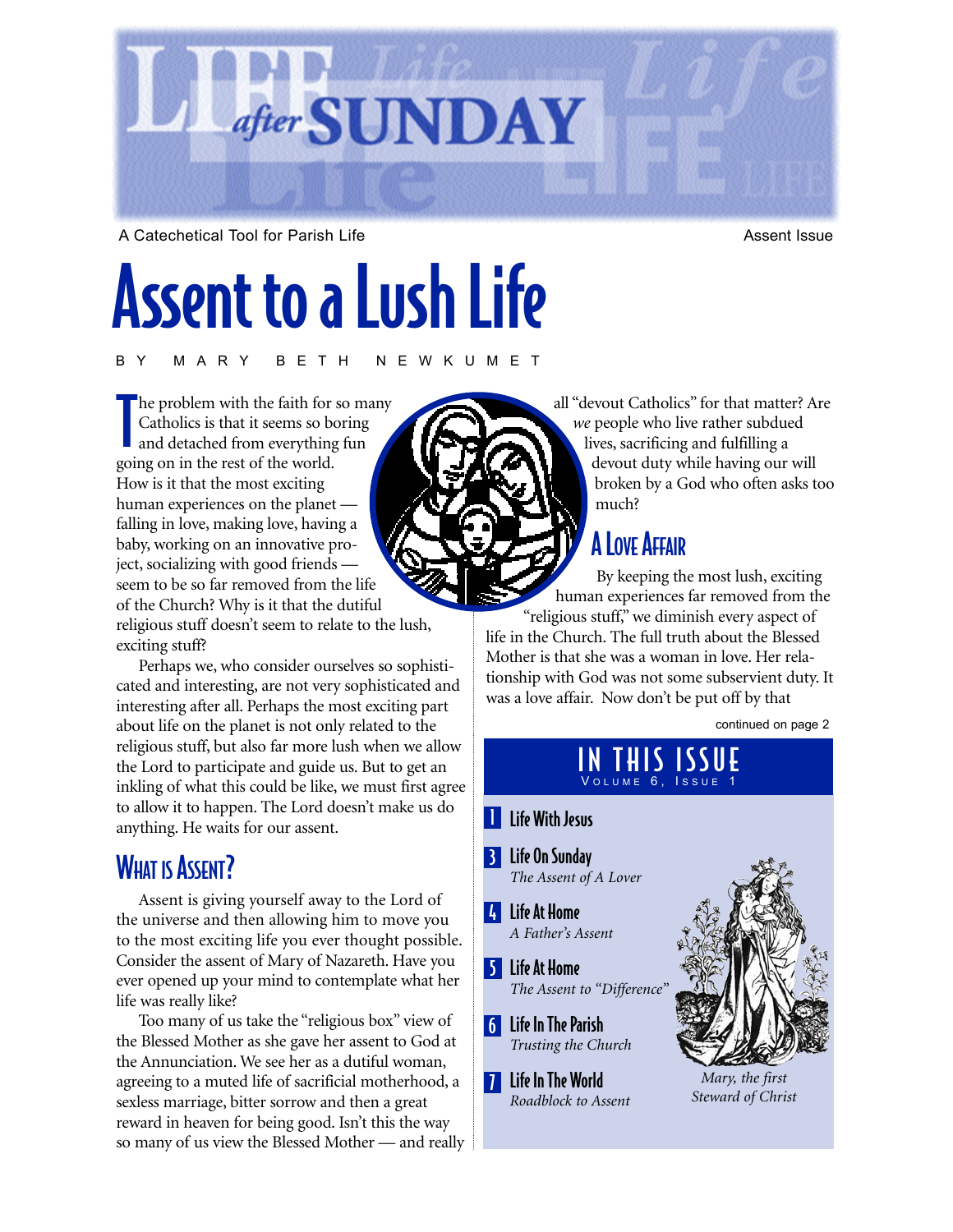

continued from page 1

phrase, and try not to give it its sordid 90s meaning. By love affair, I mean the excitement of having your heart captured by Another. Of being swept off your feet. Of living for another person, so much so that all your actions, thoughts and works are for them. This is the kind of love for which every human being deeply yearns — just as the Creator intended! The "original solitude of Adam," says Pope John Paul II, is the time before the creation of Eve when he longed to "give himself away in love" to another person. This longing for union, created in us by God from the beginning, finds its fruition not only in the religious quest, but in our relationships with each other, as well. "Man can only find himself by making a sincere gift of himself," confirmed the Second Vatican Council (*Gaudium et Spes, n. 24*).

In her assent to be the Mother of God, Mary was not fulfilling a duty, but freely giving herself away in love. The Blessed Mother "sets no conditions, she makes no reservations, she gives herself completely in her answer," reflects theologian and mystic Adrienne von Speyr. Untainted by sin or any selfishness that would hold her back from the full love of the Trinity, "Mary attains a union with God that exceeds all the expectations of the human spirit," says Pope John Paul II. This is a far cry from the shallow, subdued life we often attribute to her. This woman walked the earth in *perfect love*.

## **TRUSTING SOMEONE WITH YOUR LIFE**

But here is something else we need to remember about the assent of Mary at the Annunciation: her "yes" was the culmination of a

relationship that had been growing for quite some time. How could she agree with so much trust unless she was responding to a proposal from Someone she already knew — and loved?

So it is with us. We cannot fully assent to the mysterious plan of the Lord until we know him and trust him. "There is no doubt that the capacity to entrust oneself and one's life to another person and the decision to do so are among the most significant and expressive human acts," says the Pope in *Faith and Reason*.

# **OPEN TO MYSTERY**

Of course completely "entrusting oneself and one's life to another" automatically entails a lot of unknowns. In saying yes to the Angel Gabriel, Mary opened herself up fully to a great mystery one that took her on a path through some amazing experiences. Yet as close as her union was with the Holy Trinity, even she did not know the full plan of Revelation. When the Scripture tells us that "she pondered these things in her heart," we know that she was observing her Beloved at work in her life, marveling at the mysterious ways he was revealing his love for her and the rest of his creatures. Yet she did not know where things were going. It was a mystery even to her.

True assent means allowing the Lord to open up his lush life to us in new ways — maybe in ways that had not occurred to us and then trusting him even in mystery. The difficulty for so many of us trying to pursue the spiritual path is that we can get stuck on the mystery part. We forget to be open like the Blessed Mother. We forget to trust

the One we love. We get into our religious boxes and allow our life with the Lord in his Church to deteriorate from love affair to duty.

When this happens, the Blessed Mother can help. The next time you see an image of her, remember that she was a woman in love, a woman who gave herself away first to the Trinity and then through that love to everyone else she encountered.

Will you? ❖

# Life After Sunday

President John M. Capobianco

Vice President Mary Beth Newkumet

Executive Assistant Jessica K. Love

Theological Advisor Msgr. Lorenzo Albacete

Life After Sunday is a catechetical tool for parish life created by Lumen Catechetical Consultants, Inc., a 501(C)3 not-for-profit educational consulting firm that helps Catholic organizations communicate a life with Christ lived fully through his Church. @ Copyright 1999, 2002. May not be reproduced without permission granted.

**Lumen Catechetical Consultants, Inc.** P.O. Box 1761 Silver Spring, MD 20915 1-800-473-7980 or 301-593-1066 Fax: 301-593-1689 www.lifeaftersunday.com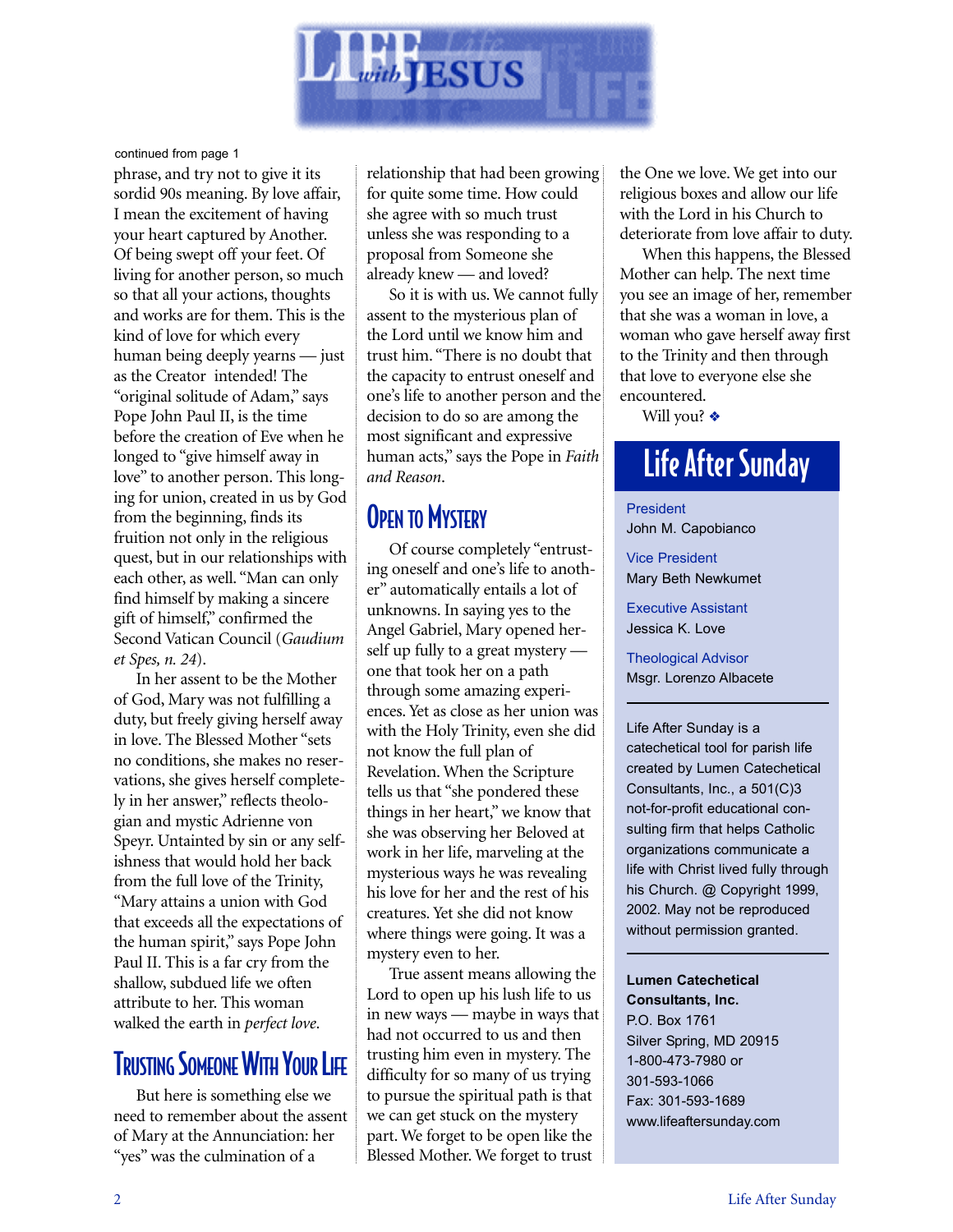

# The Assent of A Lover

M ary of Nazareth gave the gift of herself to God at the Annunciation; Christ gave himself away in love for all mankind at Calvary. In this way, the assent of Jesus to the will of the Father reflected Mary's "yes." The Blessed Mother assented to union with the faithful, mysterious God of the universe. Jesus assented to union with a cowardly, fallen humanity. These were the assents of great Lovers.

The Mass celebrates this new way to love as we remember Christ's "complete gift of self" not only his Body and Blood but also his assent to experience all the human tragedies of pain, abandonment, death and even hell. When the Lord utters, "my God, my God, why have you forsaken me?" *(Matt: 27:46)*, wrote St. John of the Cross, "this was the most extreme abandonment, sensitively, that he had suffered in this life. And by it he accomplished the most marvelous work of his whole life, surpassing all the

# Getting There…

Try saying this prayer of St. Ignatius Loyola before you attend Mass:

"Take, O Lord, and receive my entire liberty, my memory, my understanding and my whole will. All that I am and all that I possess you have given me: I surrender it all to you to be disposed of according to your will. Give me only your love and your grace; with these I will be rich enough, and will desire nothing more."❖

works and deeds and miracles that he had ever performed on earth or in heaven. That is, he

brought about the reconciliation and union of the human race with God through grace." This union was made possible only through complete self-emptying love.

# THE "FOOLISHNESS" OF THIS ASSENT

In our every-man-for-himself culture, it is hard to get our minds around the seemingly foolish assent of Jesus Christ and his profound and lavish love for us. To love someone this much seems impossible. "The message of the cross is foolishness to those who are perishing," proclaims St. Paul, "but to us who are being saved it is the power of God" (*1Cor 1:18*).

For Catholics, the additional foolishness is that we believe that by assenting to his presence in our midst, we can be transformed to live this self-emptying love too! In union with Christ, we can love other people to a degree never before experienced. The Sacramental life of the Church prepares us for this radically new way of human life.

# THE SACRAMENT OF LOVE

In preparation for Sunday, we try to stand before the Lord with our hearts open, ready to accept his love with no reservations. By coming to Mass "empty" of sin, distraction, grievances or anything else that would keep us



from the Lord, we offer the gift of ourselves to him. In turn, he gives himself to us at communion. This

is dramatically experienced in the Sacrament of the Eucharist where his real presence — his flesh and blood — are united with ours. After Mass, as we are cutting each other off in the parking lot, how few of us realize the miracle of union that has just taken place! "Examine yourselves to see whether you are living in faith," says St. Paul, "Test yourselves. Do you not realize that Jesus Christ is in you?" (*2Cor 13:5*).

Through the Mass, Jesus, the great Teacher, lays out the original plan of the Father: that to live fully we must give ourselves away in love, first to him and then to

continued on back page

# The Bride & Bridegroom

Throughout Scripture, the relationship between the Lord and his people is compared to the union between a bridegroom and his bride. This image of perfect nuptial love helps us understand the nature of assent. "In the Church every human being — male and female — is the 'Bride' in that he or she accepts the gift of the love of Christ the Redeemer, and seeks to respond to it with the gift of his or her own person." says Pope John Paul II in The Dignity and Vocation of Women. ❖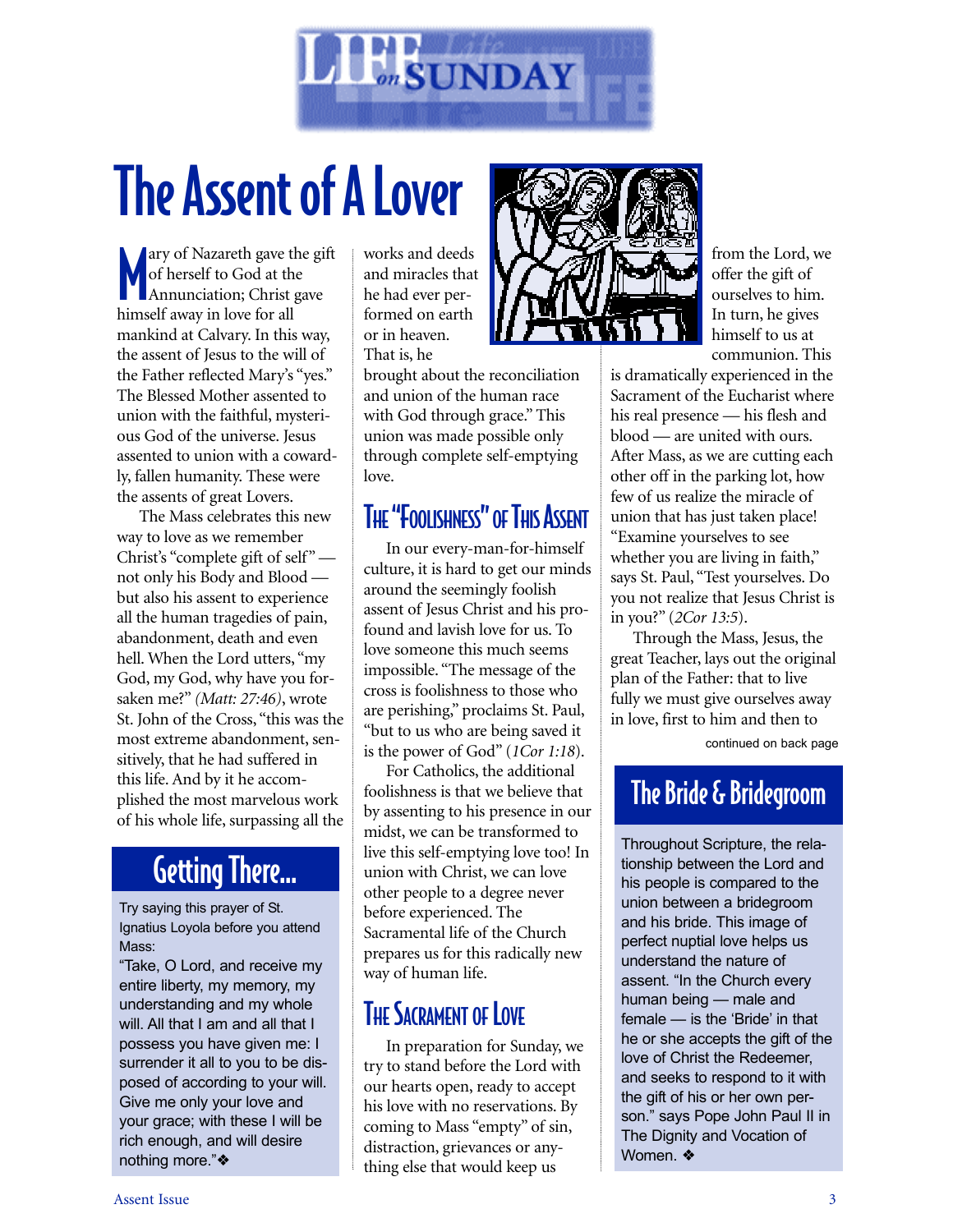

# A Father's Assent

#### O B I A N C O

Some of us may find this notice of assenting to Someone else<br>plan for our life a bit hard to ome of us may find this notion of assenting to Someone else's swallow. It just doesn't fit the American cultural mold. This may

be especially true for husbands and fathers. After all, real men don't even like to ask for directions when they are lost. Right? We like to figure things out for ourselves. Make our own plans. If only in the shower, we try to sing with gusto, "I did it my way!" The world tells us we shouldn't let anyone push us around or tell us how to live, especially lame churchmen. Since we work in the real world everyday, few of us have time for the spiritual world. It's hard to accommodate eternity as we concentrate all our efforts on our family needs here and now. After all, we must protect our spouse and provide for our 2.3 children. With any luck, with fate smiling upon us and armed with our "planned parenthood," our family will grow strong, live long and prosper. Right?

There's just two problems with this culturally truncated view of manhood. First, it doesn't take the fullness of human life offered to us by God seriously and second it doesn't take our own women seriously. So how does a man assent to the fullness of God's plan for human and family life? By fully embracing the heart and destiny

of his woman. Your spouse is the Lord's path to your destiny. Let me explain.

#### **THE ASSENT OF JOSEPH**



If our plans for our life, marriage and family are not in sync with the Lord's plan for us, then we will never fulfill our destiny for mind-blowing happiness in this life or the next. Let's look at the life of a man who truly achieved his destiny as a man and a father: St. Joseph.

If Joseph had any personal designs for his marriage to Mary, he learned early on in their relationship not to take his own plans too seriously. Mary, being a wonderful woman of God, threw Joseph a knee

buckling curve ball before he even settled into the bat-

ter's box of their marriage. A child. Not his child. She was just "with child." Wow, nice pitch, Mary!

The Gospel of Matthew tells us that Joseph was a "righteous man." He knew the law and he knew foul play when he saw it. His solution: slip out of the batter's box as quietly and quickly as possible. That was his plan, to divorce her "without shame." Sounds reasonable. Yet what happened? Joseph, open to the prompting of God, in his heart recognized God's plan for Mary and his family. "Do not be afraid to take Mary into

your home" (*Mt 1:20*) the angel said to him in a dream. Now I don't know about you, but it might take a bit more than a dream to change my escape plan from this situation. Yet Matthew, matter-of-factly states that "when Joseph awoke, he did as the angel of the Lord commanded and took his wife into his home" (*Mt. 1:24*). From then on, Mary would be his spouse and his personal channel to experience God's love.

### **ASSENT UNLOCKS THE** POWER OF LOVE

This change in Joseph's plan was remarkable. He recognized that what was happening to Mary was also the Lord's plan for him. His assent to the Lord – to say in effect, "Yes, Lord, I believe she is my destiny... She is your path for me and I will take care of her and this child for you" – unlocked the amazing experience of love.

From then on, Joseph didn't have a clue where his life was going. Yet he stepped back in the batter's box and awaited the next pitch from Mary. As a prayerful man, he sought the destiny the Lord had in mind for him through his relationship with his wife. I submit that this is the key to his manhood and his fatherhood. Each step along the way, as each new pitch came down the pike (and Mary had quite an arsenal of pitches), a new opportunity to assent and explore and experience the stunning depth of a Father's plan occurred. Joseph, as a man of prayer, stood and waited continued on back page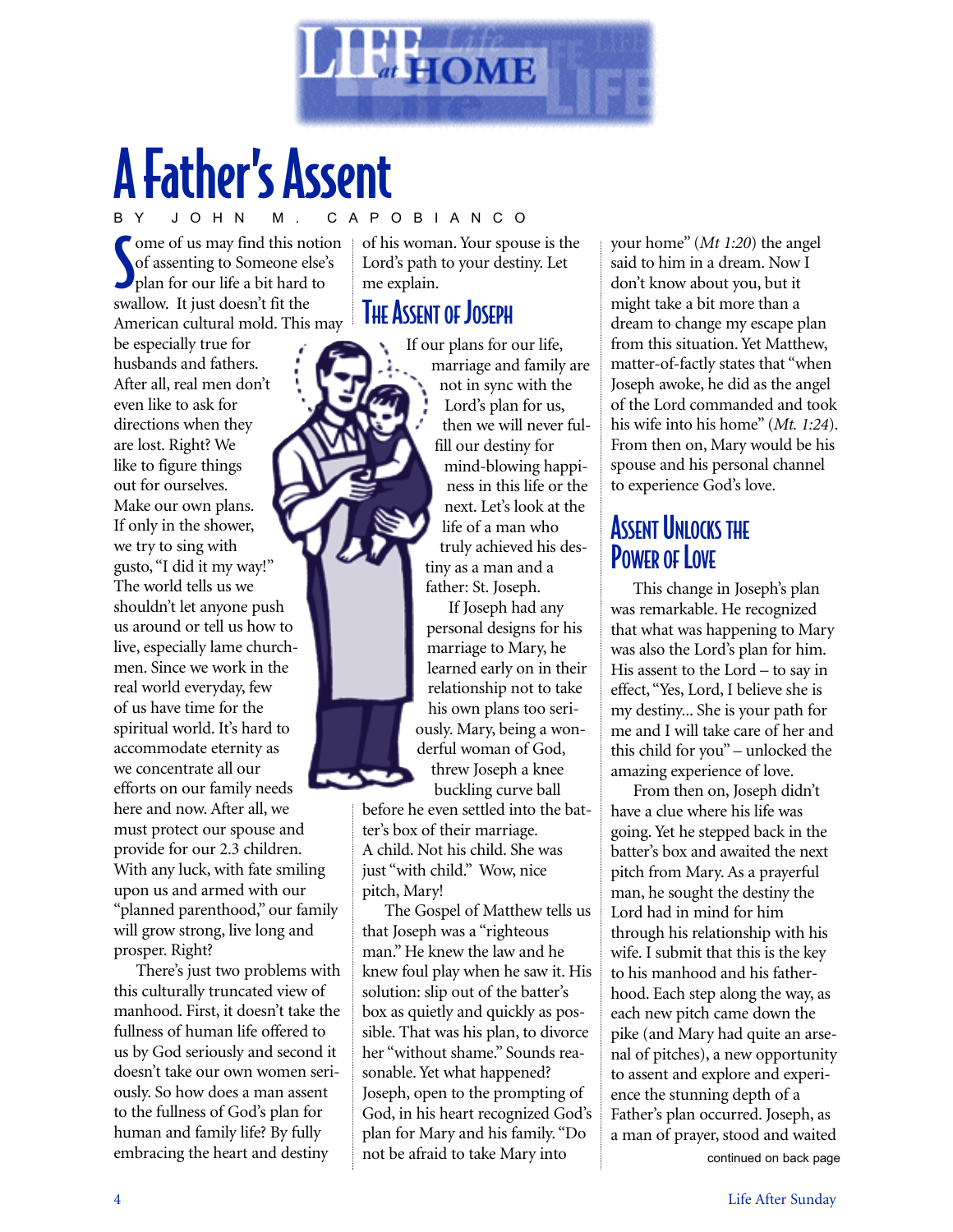# The Assent to "Difference"

M y four children are so distinct from each other in personality and appearance that I was once asked by a saleswoman if they all had the same father. (They do!) Most times this difference between them is wonderful; sometimes it drives me crazy as we live with the world view of four very unique individuals. Just negotiating the dinner menu alone can often be exhausting.

When you become a parent, you take a leap of faith and assent to "difference." You agree to accept and love the difficult child, the gifted child, the problem child, the perfect child. You agree to nurture



the child whose personality may be very different from yours; perhaps even the child with profound behavioral, developmental or physical challenges. As Catholics, we attempt to see the presence of Christ in each person, and grow more comfortable with difference through him. But for many peo-

# Getting There…

This Lent, an established routine of daily prayer is the best way<br>to keep up a relationship with the Lord that allows for complete assent to his plan for your life and an appreciation for his plan for each member of your family. This prayer routine might be attending daily Mass, saying the Rosary or the Liturgy of the Hours, reading devotional books, reciting the Angelus, etc. For each circumstance that we find ourselves in, there is an appropriate and personal way to spend time with the Lord. However, if we rely only on Sunday Mass to keep the relationship close, the plan for our lives during the rest of the week can become overwhelming and unclear. — MBN ❖

ple in the world, "difference" is often unsettling and ultimately seen as a threat.

# **PERFECT KIDS**

It is heart-wrenching to watch as science becomes more adept at engineering our biology how people strive to diminish the gifts of difference. Observed one doctor in a recent *Time Magazine* article on medicating children with behavior problems, "there used to be different niches for people with differences in talent, skills and personality, but Americans are becoming more and more programmed to force their children into a mold....There is an emotional cost, and eventually there will be a physical cost of taking square and rectangular people and fitting them into round holes."

Any parent who is truly honest with him or herself can see this tendency within their own families as we sometimes attempt to make our kids into what we want them to be instead of who they really are. By failing to see the gifts in their "difference" we, too, are guilty of stifling the very reason why the Lord made them perhaps a little slower than the rest, or a

little too introspective, or a little too willful for our taste. By assenting to the gift of difference in the individual that the Lord has given us, we become a part of his plan for both our lives and our children's lives — and we bring our Christian peace with difference out into the rest of the world.  $-MBN$ 

# Each Person is the Beloved

A deeper experience of the<br>
union between the Lord and yourself will naturally affect the way you love the people in your family, but also overflow to the people you encounter each day. St. Therese of Lisieux gained a new appreciation for the nuns she lived with when she realized one day that Jesus loved each one of them in the same fierce way that she knew he loved her. From then on, it was impossible for her to dismiss them for their quirks and shortcomings. If the Lord strives to give himself away in love to each of us, then we, too, must see each person as the Beloved of the Lord.❖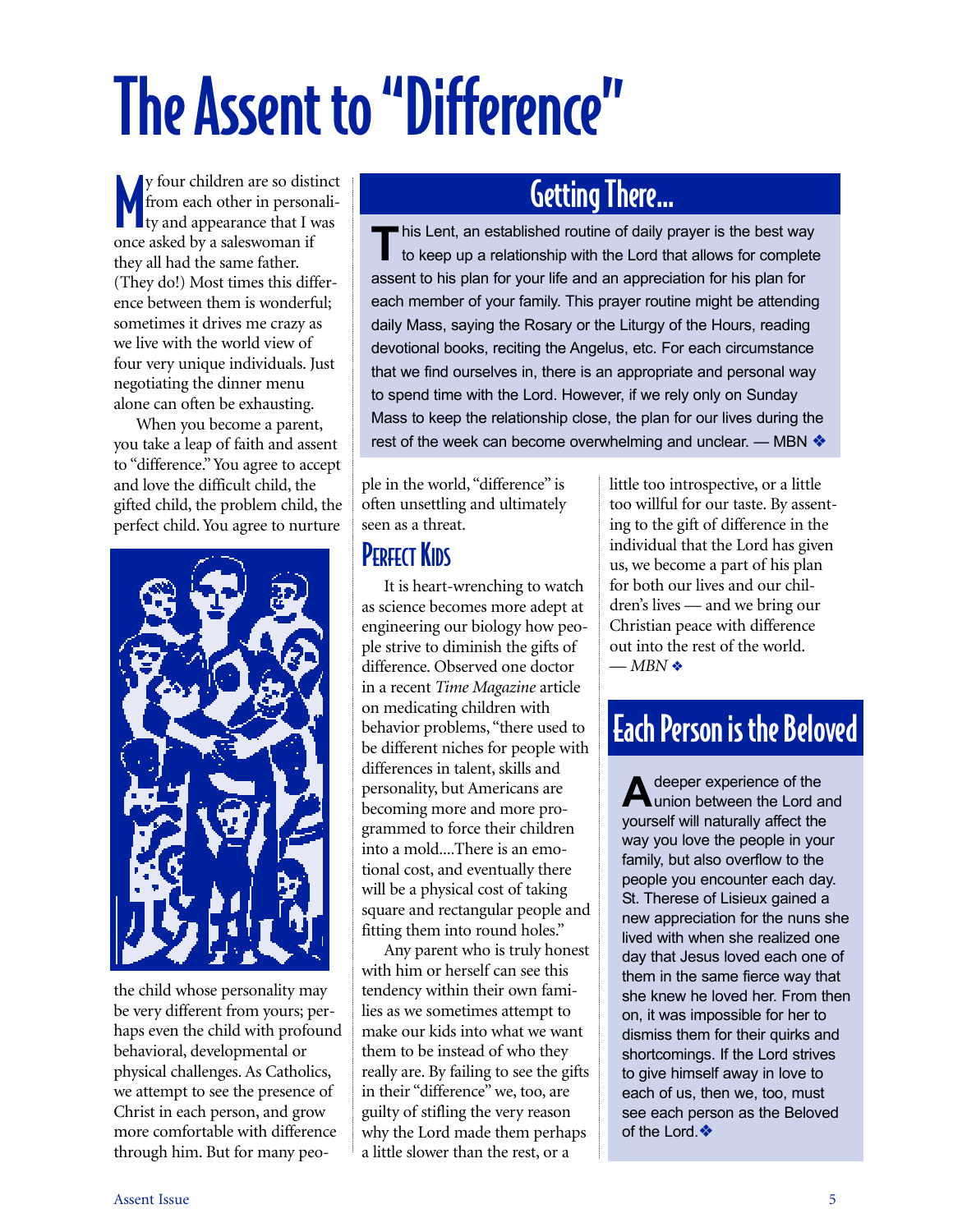

# Trusting the Church

s members of the Church, we should live each day with the openness and assent necessar<br>for perfect union with the Lord. s members of the Church, we should live each day with the openness and assent necessary But sometimes as we are working and living within our parishes, we see the Church as a structure or an institution instead of a union.

When we miss the union between Christ and his Church (and our own participation in this union), we also miss the passion and security that comes from living in this relationship. We miss the work of the Holy Spirit that animates this union. Without an appreciation of Christ and his Bride, the Church, as one mystical universal body, it is difficult to assent to trust the fullness of the Church's teachings.

# "CORPORATE CULTURE" PARISHES

Failing to see the essential link between the local community and the Universal Church impoverish-

# Getting There…

What should you do if you experience the Church as a union and most of your fellow parishioners experience the Church as an organization? Bring your love of Christ and his Church to other people. You don't have to make a big plan about how you will do this. Simply open yourself up to the plan the Lord already has in place. Then allow him to bring his love to them through you. — MBN ❖

es our parishes. It allows them to take up a kind of "corporate culture" thinking that focuses on structures, rather than relationships and union. In administration, evangelization, stewardship and the many other areas of parish life, a spiritual poverty can develop that affects the whole community.

These parishes sometimes become organizations unto themselves as they close something off to the Mystical Body, staying within their own vision of what life in the Church should be. "There is nothing more destructive than the unconsidered exaltation of the 'local' Church with respect to the 'Universal' Church," observes Italian theologian Msgr. Luigi Giussani, "because a value is either universal or it is not a value at all." The Church remains the Bride in all her splendor. When local parishes say no to some aspect of life in the Church by either ignoring or watering down her teachings, they diminish the relationship between themselves and the Lord. This loss can cause misunderstanding and a lack of clarity about fullness of life in the Church, leaving parishioners frustrated and spiritually stunted.

When this happens in our parishes (and we all get bogged down sometimes), it is good to seek out the Blessed Mother, whose strong presence within a parish can help lead the way back to the fullness of life in the Church. Mary goes before us in

faith and love, showing us the path of interior pilgrimage, assent

and an amazing experience of union. She who lived in total surrender to the mysterious love of the Trinity can straighten the path for those of us to whom this is sometimes so difficult. Says Pope John Paul II, "unless one looks to the Mother of God, it is impossible to understand the mystery of the Church, her reality, her essential vitality." ❖

# Prayer for the Renewal of the Spirit

Dear Lord, you see how we become used to everything. Once, we gladly took up your service with the firm



intent of being wholly surrendered to you. But, since every day brings nearly the same thing over and over again, it seems to us that our prayer has been circumscribed. We limit it to ourselves and to what seems necessary for just the task at hand so that in the end our spirit has assumed the size of this small task. We ask you not to allow us to narrow ourselves in this way; expand us again; bestow on us again some of the power of Mary's consent, which awaits in readiness the entire divine will, which is always as all-embracing as when it was first pronounced and which is daily confirmed anew."

— Adrienne von Speyr ❖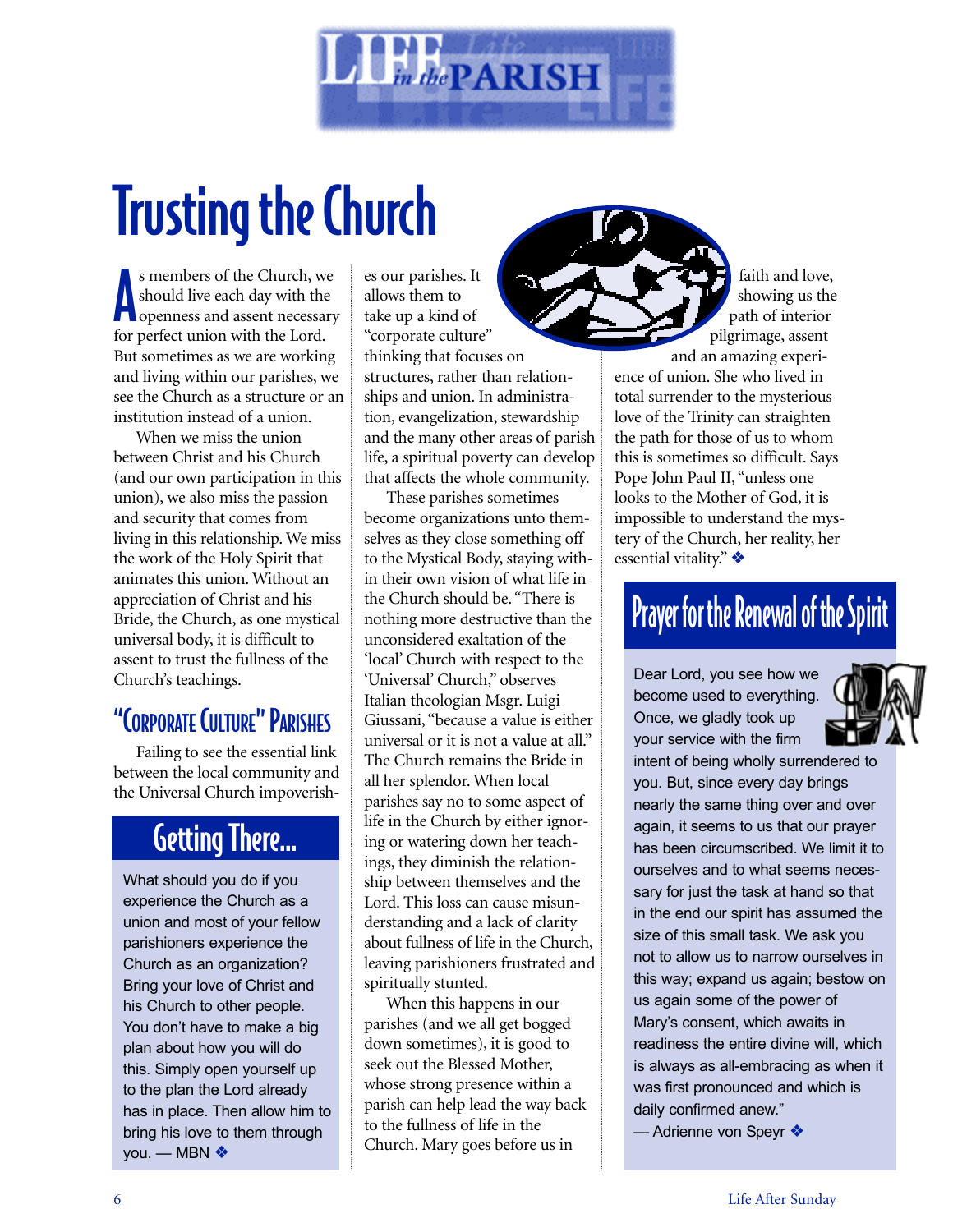

# Roadblock to Assent

**Completely handing your lives to some one you don't trust not a particularly reasonal thing to do! People who have** ompletely handing your life off to someone you don't trust is not a particularly reasonable trouble giving their lives to the Lord are usually suspicious of him and his Church.

This is a common difficulty in a world that often portrays a tyrannical, puppet-master sort of God who does not have the best interests of man at heart. "For in spite of all the witness of creation and of the salvific activity inherent in it," says Pope John Paul II, "the spirit of darkness is capable of showing God as an enemy of his own creature, and in the first place as an enemy of man, as a source of danger and threat to man. In this way, Satan manages to sow in man's soul the seed of opposition to the one who 'from the beginning' would be considered as man's enemy — and not as Father."

A God who is our enemy will take away our freedom, we fear.

He will not have our best interests at heart. He will make us suffer. In *The Ascent of Mount Carmel*, his classic treatise on the spiritual life, St. John of the Cross observed this same distrust by many men and women of his day: "some souls, instead of abandoning themselves to God and cooperating with him, hamper him by their indiscreet activity or resistance. They resemble children who kick and cry, and struggle to walk by themselves when their mothers want to carry them; in walking by themselves they make no headway, or if they do, it is at a child's pace."

# **ASSENT TO MISSION**

Never has it been more important for those who know the Lord as he truly is to come forward and dispel the notion of this untrustworthy God. By bringing people the mystical union with Jesus lived in our own hearts, we can help them experience true happiness and peace.

What does this mean in practical terms? It means occasionally speaking up about our own experiences of the Lord when someone portrays a life with Christ as a life of tyranny. It means allowing the Lord to use us as instruments in this way even when we feel unsure of ourselves or inadequate to the task. (Which for me is often!)

As we approach the millennium, each Christian is called anew



to mission: bring your life with Christ to others. Like Mary, we must increasingly be open to the possibilities and allow him to use our love to transform the face of the earth. — *MBN* ❖

# Our Assent Must Be Externalized

**T**he internal union between us and the Lord must find expression in love and service to others or it becomes stifled and fruitless. In an 1998 address in Rome, The Most Rev. M.A. Gervais, Archbishop of Ottawa, Canada, urged his listeners: "Now it is time for us to 'become friends' with the poor of the world. We must try to understand not only the ways in which they have been exploited by their own people and by other nations — including our own. We, as stewards, will have to get involved and get others involved in the issue of poverty and hunger in the world. Right now, there is a wonderful opportunity for each of us to awaken our people to the fact that everyone on earth can be fed. There is no need for poverty, no need for hunger. No necessity for starvation anywhere. Populorum Progressio has taught us that what we accomplished in our own countries in the Western world can be accomplished everywhere on the face of the earth. We need 'time and talent' to face this challenge, and this is more difficult than sharing our treasures." ❖